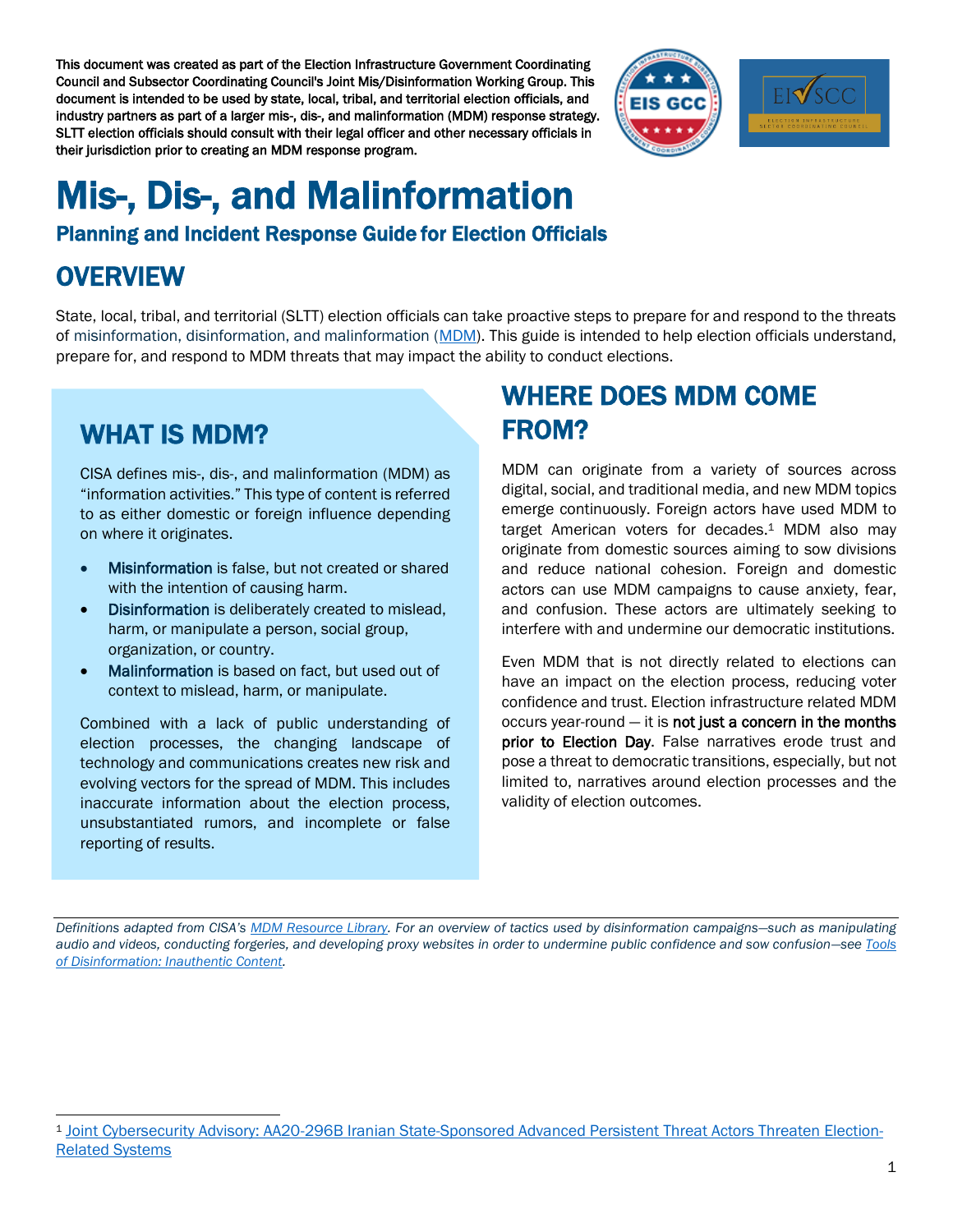#### HOW DOES MDM IMPACT ELECTION SECURITY?

Depending on the narrative, MDM can have various impacts on election security. Categories may include:

| <b>Impact</b>                                  | <b>Description</b>                                                                                                                                                  | <b>Example (from CISA's Rumor Control page)</b>                                                                                                                                                                                                                                                                                                                                                                                                                                                                                                                                        |
|------------------------------------------------|---------------------------------------------------------------------------------------------------------------------------------------------------------------------|----------------------------------------------------------------------------------------------------------------------------------------------------------------------------------------------------------------------------------------------------------------------------------------------------------------------------------------------------------------------------------------------------------------------------------------------------------------------------------------------------------------------------------------------------------------------------------------|
| Procedural<br>Interference                     | Narratives or content related to election<br>procedures that cause confusion and<br>interfere with officials' ability to<br>smoothly administer an election.        | Reality: Safeguards are in place to prevent home-printed<br>or photocopied mail-in ballots from being counted.<br><b>X</b> Rumor: A malicious actor can easily defraud an election<br>by printing and sending in extra mail-in ballots.                                                                                                                                                                                                                                                                                                                                                |
| Participation<br>Interference                  | Content that might intimidate or deter<br>voters from participating in the election<br>process.                                                                     | Reality: Voters are protected by state and federal law<br>from threats or intimidation at the polls, including from<br>election observers.<br><b>X</b> Rumor: Observers in the polling place are permitted to<br>intimidate voters, campaign, and interfere with voting.                                                                                                                                                                                                                                                                                                               |
| Delegitimization of<br><b>Election Results</b> | Narratives or content that delegitimizes<br>election results or sows distrust in the<br>integrity of the process based on false<br>or misleading claims.            | Reality: Election results reporting may occur more slowly<br>than some voters expect. This alone does not indicate a<br>problem with the counting process or results, or that there<br>are issues affecting the integrity of the election. Official<br>results are not certified until all validly cast ballots have<br>been counted, including ballots that are legally counted after<br>election night.<br><b>X</b> Rumor: If results as reported on election night change<br>over the ensuing days or weeks, the process is hacked or<br>compromised, so I can't trust the results. |
| <b>Personnel Security</b>                      | Narratives or content that falsely claims<br>election officials or poll workers are the<br>"bad actor" attempting to interfere in<br>election results or processes. | Reality: Robust safeguards including canvassing and<br>auditing procedures help ensure the accuracy of official<br>election results.<br><b>X</b> Rumor: A bad actor could change election results without<br>detection.                                                                                                                                                                                                                                                                                                                                                                |

## RESPONDING TO MDM

In today's media and information environment, election officials must play a proactive role in responding to MDM. While each MDM narrative will differ, leveraging the *TRUST* model for MDM response can help reduce risk and protect voters.



*It is important to acknowledge the opportunities and limitations of government-led MDM intervention—particularly where distrust of government may be fueling the narrative. Focus responses where your team has evidence, expertise, or authority to counter the MDM. Also, recruit trusted community partners to amplify your messaging.* 

Categories adapted from the Election Integrity Project's (EIP) *[final report](https://www.eipartnership.net/)* on misinformation and the 2020 election (Revised March 2021).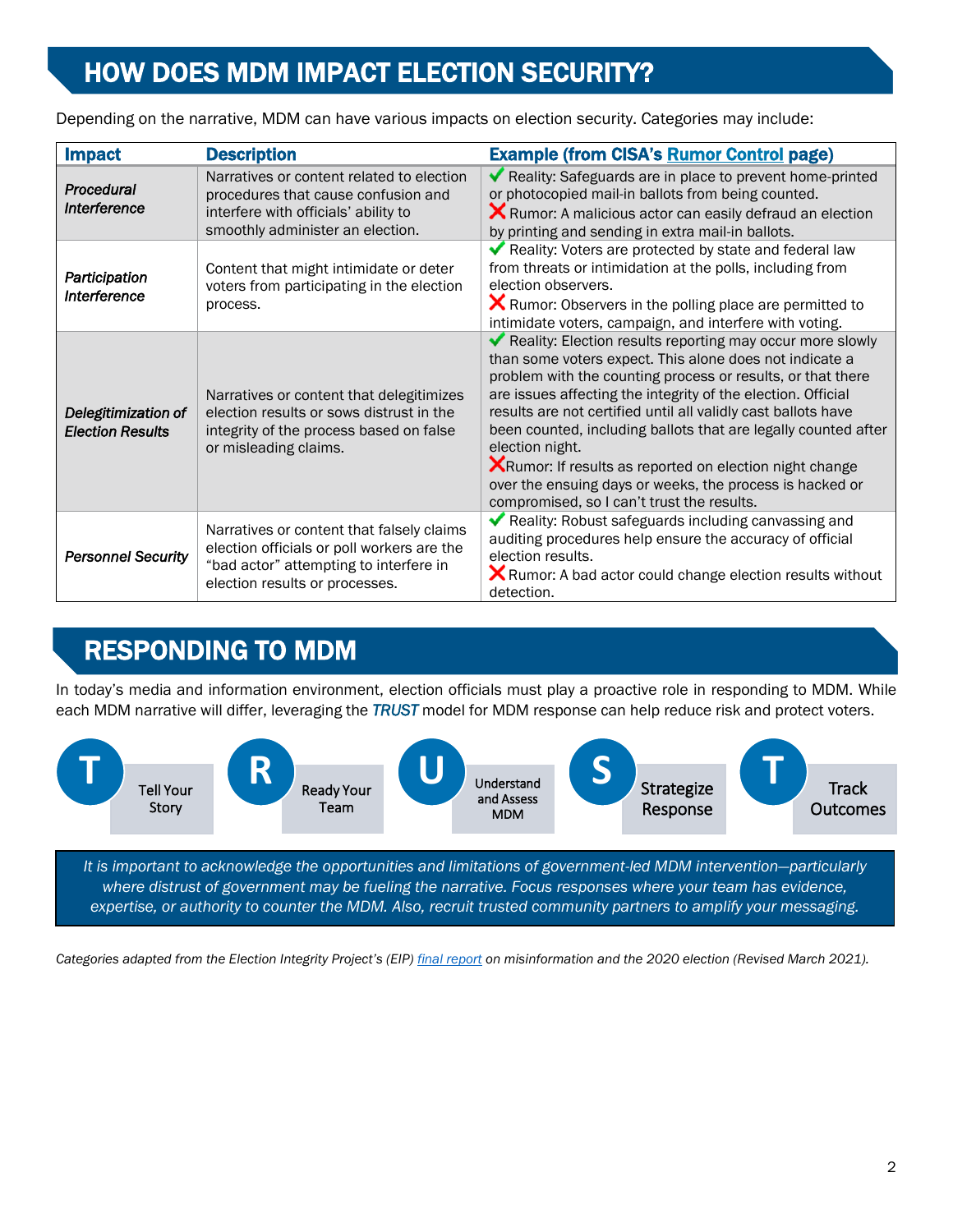## 1. TELL YOUR STORY

*Public resilience is increased as your team builds relationships with voters and stakeholders. Educate your communities about election processes and MDM-related threats before they occur.* 

*Educate voters*: Educating constituents on how to engage in the electoral process and promoting civic learning is critical to countering MDM. Communicating clearly in tone, language, and medium, as well as leveraging credible voices your audience trusts will help reach and engage constituents to convey information about important dates/deadlines, polling locations, processes for voting change, and where to find trusted information about elections and election results.

**Pre-bunk MDM:** Providing constituents with information and resources before MDM activity emerges [better equips A](https://firstdraftnews.org/articles/a-guide-to-prebunking-a-promising-way-to-inoculate-against-misinformation/?mc_cid=244c5eba4d&mc_eid=be43181caa)mericans to identify and question false narratives. In some cases, by leveraging insights from your staff, you can anticipate where MDM narratives may arise, such as Media literacy includes verifying sources, seeking alternative viewpoints, and finding trusted sources of information. The National [Association for Media Literacy Education](https://namle.net/) has members in every state that can work with election officials to develop media literacy content. CISA's [Resilience Series](https://www.cisa.gov/resilience-series-graphic-novels) graphic novels are a great example of a resource aimed at developing media literacy and critical thinking to counter disinformation.

how election officials secure elections through the use of post-election audits and similar safeguards. Addressing these topics with voters *in advance of* elections and explaining how they are used in MDM narratives can increase resiliency and confidence among voters.

*Build media relationships:* Reach out to local newspaper, radio, television, podcasts and other media outlets to build working relationships before election cycles. Invite them to learn more about how election processes secure election results and key voter education details. Make sure they have a contact in your office. Establishing working relationships with media outlets and journalists helps quickly and pre-emptively debunk or expose MDM activity. It can also help inform accurate reporting around elections, limiting the propagation of misinformation.

#### 2. READY YOUR TEAM

*The effectiveness of your response will depend on how much preparation is conducted internally ahead of MDM activity.* 

#### *Establish your response protocol:* Establish a clear procedure for responding to MDM and educate team members about the process.

- Understand the procedures for reporting or flagging potential online MDM to social media platforms often used by your constituents. Consult with your legal counsel to ensure you respect constitutional rights and privacy protections and abide by any legal restrictions.
- The Center for Internet Security (CIS) was established to support the cybersecurity needs of the election subsector. The CIS can be leveraged to report real-time MDM via email at [misinformation@cisecurity.org.](mailto:misinformation@cisecurity.org) Be sure to include links and screenshots, as well as details on the misinformation and your jurisdiction.
- Determine internal roles and responsibilities, including an escalation process within your jurisdiction to ensure the right teams are talking to one another while responding to MDM activity. Be clear that this is not "just" a communications issue; it requires engagement from across departments to ensure responses are accurate and understandable.
- Designate an individual to be responsible for ensuring this process is established, updated, and shared both internally and with relevant stakeholders at the local, state, tribal, territorial, and federal levels — including your [CISA Regional Office.](https://www.cisa.gov/cisa-regions)
- Hold or participate in tabletop exercises to increase your team's awareness and understanding of MDM threats, evaluate your overall preparedness, identify deficiencies in your incident response plan, and clarify roles and responsibilities during an incident. CISA can assist in development and execution of these exercises, or CISA's [Tabletop in a Box](https://www.cisa.gov/publication/elections-cyber-tabletop-box) resource can help you talk through possible scenarios with your team and stakeholders as well.

*Build credible information-sharing channels:* MDM can thrive in the absence of easily accessible, credible information. Ensure your agency's website, social media accounts, and other information channels are up to date and active so you can directly respond to MDM. This can help your community have confidence that the messages your organizations disseminate are authoritative and you can further build public confidence in election administration.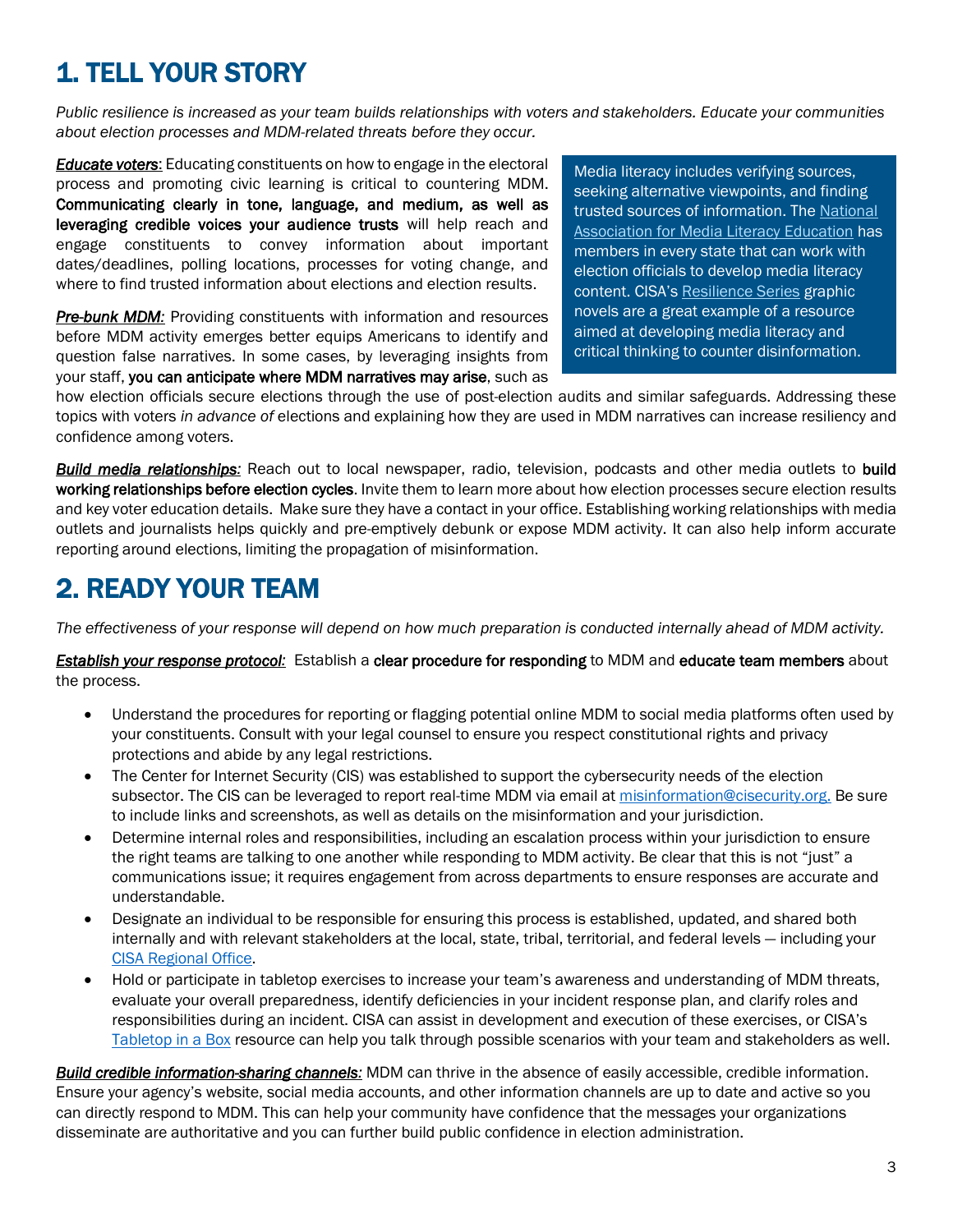- [Register your website for a .gov address](https://home.dotgov.gov/registration/) so the public does not have to guess whether your websites and emails are genuine. CISA makes .gov domains available solely to U.S.-based government organizations and publicly controlled entities without a fee.
- Many social platforms (e.g., Facebook, Twitter) will also allow government organizations and users to apply for verification badges. Local election officials should reach out to their state for more information on how to get their accounts verified.
- Consider pre-bunking MDM on your website by responding to common questions relevant to your responsibilities. The Rumor Control Start-Up Guide provides further guidance on establishing this webpage and how to assess which topics to include.

*Prepare for incoming questions:* Ensure your office has methods for fielding public feedback and questions, including being able to handle a large influx of calls or messages. Consider creating a shared voicemail and email inbox so that no one person becomes overwhelmed, with a log to track inquiries and responses. These mailboxes should be regularly checked and there should be an established process for determining who will respond. This will enable your team to both uncover MDM that is circulating and keep systems and phone lines functioning during critical periods of MDM activity. Ensure staff are aware of your office's procedures for reporting threats and harassment, and if possible, rotate responsibilities for responding to calls and emails to avoid burnout.

#### 3. UNDERSTAND & ASSESS

*It is important to understand, to your best ability, the full nature and scope of the MDM activity.*

**Identify MDM activity:** While every election jurisdiction has different resources and capabilities, you should establish a system for identifying and evaluating MDM in your office. Determine if it is appropriate for your office to engage with outside organizations or tools to better understand the risk landscape and monitor for MDM, including your technical systems provider. Monitoring may be proactive, via analytic tools, or reactive, through public feedback channels.

#### Team Checklist

- ✓ Understand reporting mechanisms for flagging MDM on social media.
- ✓ Determine roles and responsibilities for MDM response.
- $\checkmark$  Designate an individual to oversee the MDM response process.
- $\checkmark$  Register your website for a .gov address.
- $\checkmark$  Apply for verification badges from social media platforms.
- $\checkmark$  Develop a list of common topics and questions vulnerable to MDM.
- ✓ Ensure your communication systems are set up to handle incoming questions.
- $\checkmark$  Engage with counsel and, if applicable, your privacy office to ensure protection of constitutional rights and privacy.
- Identify and continuously update a list of key elections-related processes and issues vulnerable to MDM, whether they are short-term trends or long-term narratives. Ensure all members of your office have access to this list and feel comfortable contributing to it. The person responding to inquiries will therefore have a good sense of what topics people are asking about, and who to contact for answers, even if they don't know how to answer the question themselves.
- Identify the channels that constituents use to receive information. MDM content can spread through numerous means, including social media, mainstream media, word of mouth, online forums, messaging apps, and emails. Remember that MDM narratives also often move between channels, so content that appears on one platform may also emerge elsewhere.
- For the high priority topics on your list, including those you worked to pre-bunk, you may want to take a more proactive approach to monitoring for MDM narratives, to the extent permitted by law. Consider using analytic tools to search for keywords related to MDM content. Evaluate content reach (how many people are seeing it), engagement (how many people are liking, sharing, or reacting to the content), how many channels it is present on, and whether it has reached mainstream media. Consult with your legal counsel to determine what monitoring is permissible under law and platforms terms of service.
- Leverage publicly available analytical tools, such as those recommended by the RAND Corporation's [Fight](https://www.rand.org/research/projects/truth-decay/fighting-disinformation.html) [Disinformation at Home](https://www.rand.org/research/projects/truth-decay/fighting-disinformation.html) resource, which can help you gain a greater awareness of the information ecosystem.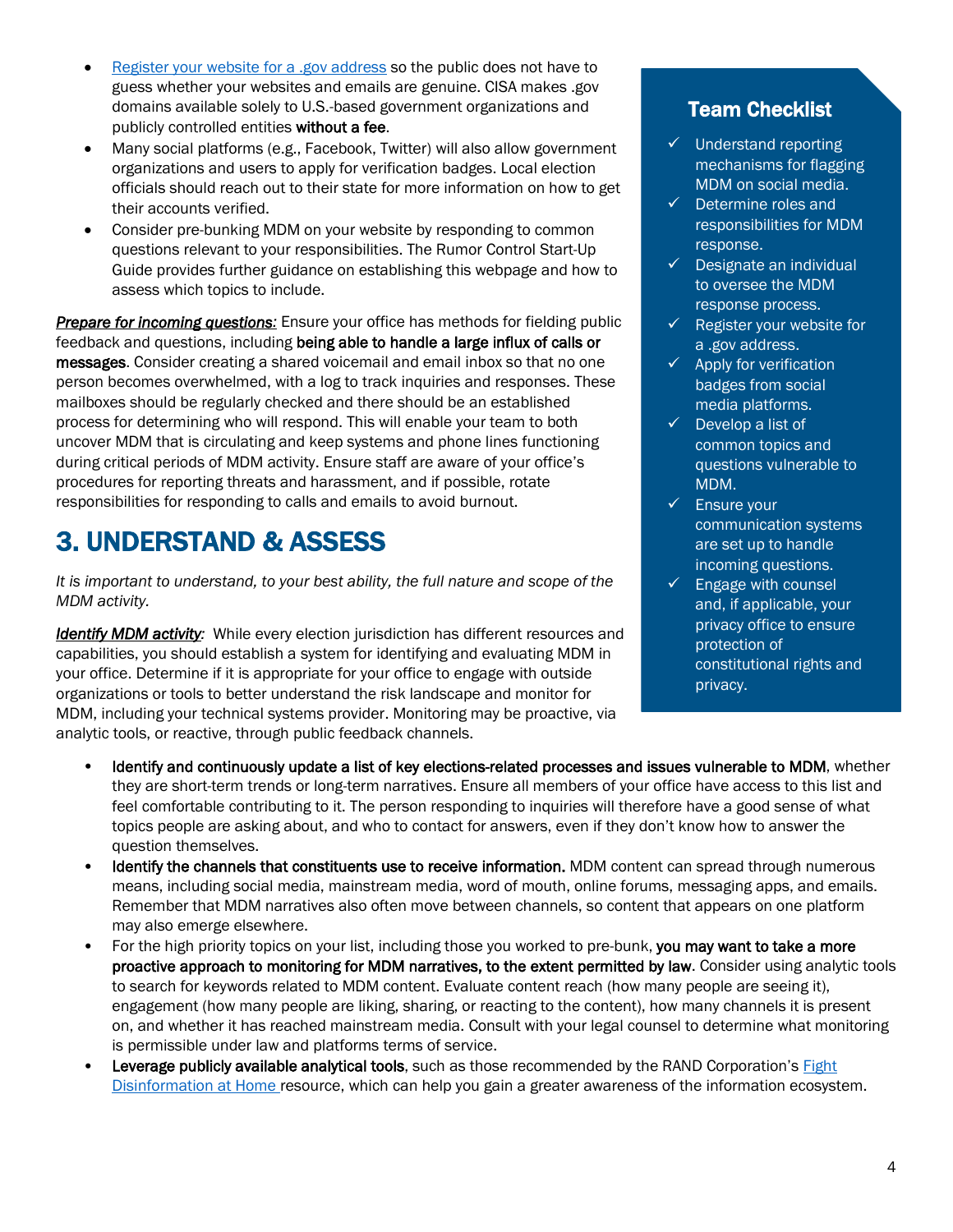*Assess the Risk*: The team should identify what plausible risks are associated with MDM narratives and how they may impact election infrastructure. Mapping out existing MDM narratives and their impact on elections infrastructure will help the team be prepared for the online and offline consequences and impact to elections infrastructure.

#### 4. STRATEGIZE RESPONSE

*Once you have identified MDM, it is important to craft an effective response, taking into account how the information environment and related technology may evolve.* 

*Determine your response:* Based on your risk assessment, prioritize which MDM narratives to respond to. In crafting your communications strategy, consider both timing and medium of response.

- Not all MDM activity warrants an immediate response. Deciding which rumors make the cut is an exercise of an organization's judgement — and that judgement may change as MDM narratives evolve and community response changes.
- Understand your audience for the MDM intervention. Your community isn't homogeneous, and your audience will change depending on the message you are trying to convey and the medium you use. Adapt your messaging to the audiences you are trying to reach, such as new voters, veterans, individuals in specific geographic regions, or those who speak other languages.

*Apply communications best practices:* In a crisis, specific tactics and language can help build the credibility of your response and reassure voters. Tactics may also look different based on the activity and the audience. A communications strategy might include social media, radio, local news, or other media platforms to engage constituents.

Election officials across the country are combatting election-related MDM.

- The Colorado Secretary of State's office conducted social media and digital outreach to voters and set up a [website](https://www.sos.state.co.us/pubs/elections/ElectionIntegrity/index.html) to educate on the threat misinformation and respond to MDM narratives.
- The Kentucky Secretary of State's office launched a [Rumor Control page](https://www.sos.ky.gov/elections/Pages/Rumor-Control.aspx) on their website to counter MDM narratives around elections.
- The Wisconsin Elections Commission established [a designated FAQ page](https://elections.wi.gov/faq/2020) to answer voter questions about the 2020 election.
- The Maricopa County, Arizona, Elections Department launched a [website](https://recorder.maricopa.gov/justthefacts/) to address questions and misconceptions about the 2020 election and has engaged in rumor control efforts across social media.
- Identify where your audience receives information and, if possible and advisable, establish a presence on these platforms. It will likely not be realistic for your office to actively use every platform. Focus on using a smaller number of platforms effectively to establish your handle as a trusted source of information.
- Ensure you have the facts before responding.
- State facts first, rather than repeating a falsehood in your headline.
- Be careful not to amplify the source of the MDM by linking to it directly or sharing original images or videos. If referencing an image, use a screenshot with a text overlay that explains the image is inauthentic or misleading. Consider what privacy protections are necessary for all media shared.
- Consider the length of your response. Shorter statements are more easily digestible and can be helpful when the MDM is easily disproven.
- You do not need to respond to each incident of MDM individually. Point back to your office's previous posts, statements or work if MDM recirculates. Inconsistent messaging can create credibility problems.
- Leverage partnerships and trusted community messengers to counter MDM narratives. Repetition and consistency are key. Conveying the same message through multiple mediums and platforms will help reach the broadest audience possible.